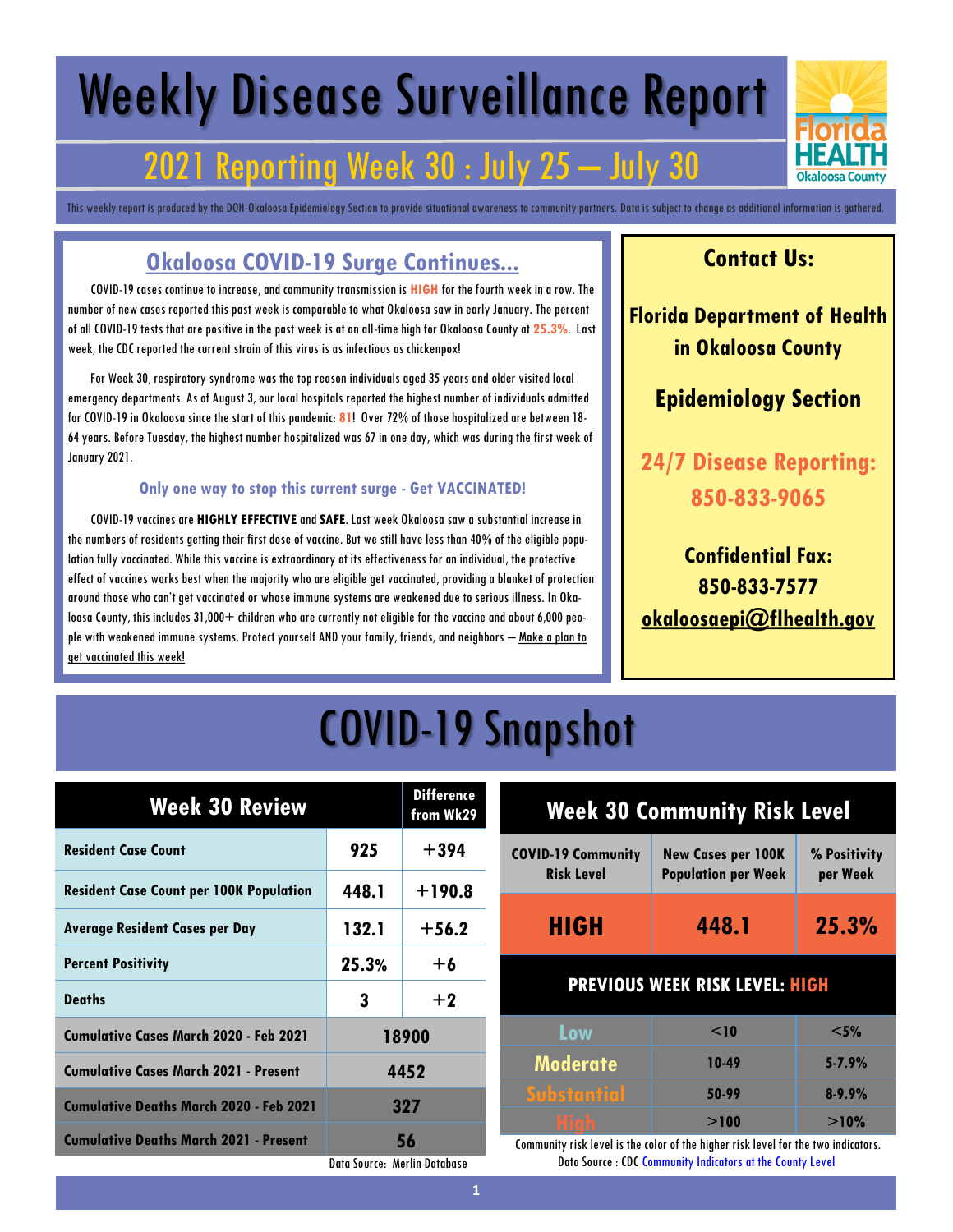

**Vaccinated =** 

# COVID-19 Fully **COVID-19 in Okaloosa County**



**Figure 1**: Trend of total COVID-19 cases by week. Data source: Merlin Database **Figure 2**: Trend of COVID-19 case rates by week. Data source: Merlin Database



**Figure 3**: Trend of 7-day moving percent positivity of COVID-19 cases by week. Data source: Merlin Database

### **COVID-19 Cases by Age Group**

| Age<br>Group   | Okaloosa Resident<br><b>Cases since</b><br>03/01/21 through<br>Week 30 | % by Age<br>Group | <b>Difference</b><br>from<br>Week 29 |
|----------------|------------------------------------------------------------------------|-------------------|--------------------------------------|
| $0 - 11$       | 332                                                                    | 7.6%              | $+73$                                |
| $12 - 14$      | 105                                                                    | 2.4%              | $+20$                                |
| $15-24$        | 729                                                                    | 16.7%             | $+140$                               |
| 25-44          | 1735                                                                   | 39.8%             | $+371$                               |
| 45-64          | 1047                                                                   | 24.0%             | $+242$                               |
| 65-74          | 266                                                                    | 6.1%              | $+52$                                |
| 75-84          | 91                                                                     | 2.1%              | $+18$                                |
| $85+$          | 55                                                                     | 1.3%              | $+9$                                 |
| <b>Unknown</b> | ī                                                                      | 0.0%              | 0                                    |
| Total          | 4361                                                                   | 100%              | 925                                  |

Data Source: Merlin Database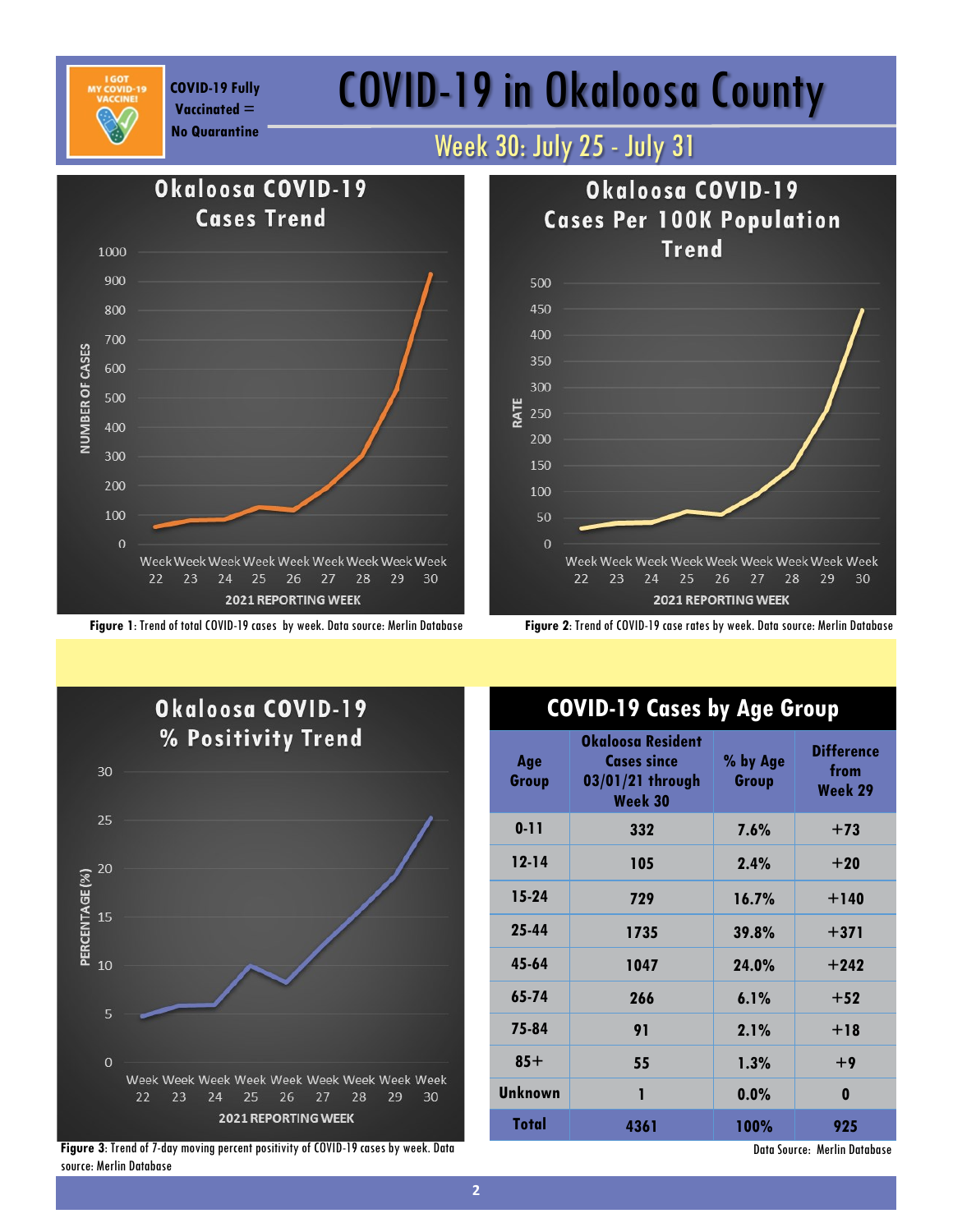# COVID-19 in Okaloosa County

### Week 30: July 25 - July 31



### Vaccination Impact in Okaloosa

| <b>Fully Vaccinated Okaloosa Residents</b> |                                |                                           |
|--------------------------------------------|--------------------------------|-------------------------------------------|
| by Age Group                               |                                |                                           |
| <b>Age Group</b>                           | $#$ Fully<br><b>Vaccinated</b> | % of Age Group<br><b>Fully Vaccinated</b> |
| $12 - 14$                                  | 873                            | 11.8%                                     |
| 15-24                                      | 4980                           | 20.1%                                     |
| 25-44                                      | 14130                          | 24.1%                                     |
| 45-64                                      | 23718                          | 47.3%                                     |
| 65-74                                      | 15095                          | 75.9%                                     |
| 75-84                                      | 7977                           | 78.2%                                     |
| $85 +$                                     | 2919                           | 81.4%                                     |
| Total $12+$                                | 69692                          | 39.8%                                     |

**COVID-19 Fully Vaccinated = No Quarantine**

| <b>COVID-19 Vaccinations:</b><br>Okaloosa vs. US                   |       |       |  |
|--------------------------------------------------------------------|-------|-------|--|
| <b>US</b><br><b>OKALOOSA</b>                                       |       |       |  |
| % of Population $\geq 12$<br><b>Years of Age</b>                   | 39.8% | 58.2% |  |
| % of Population $\geq 65$<br>78.0%<br>80.1%<br><b>Years of Age</b> |       |       |  |

Data Source: Merlin Database

Data reported through previous Sunday. Data Source: CDC [COVID Data Tracker](https://covid.cdc.gov/covid-data-tracker/#vaccinations)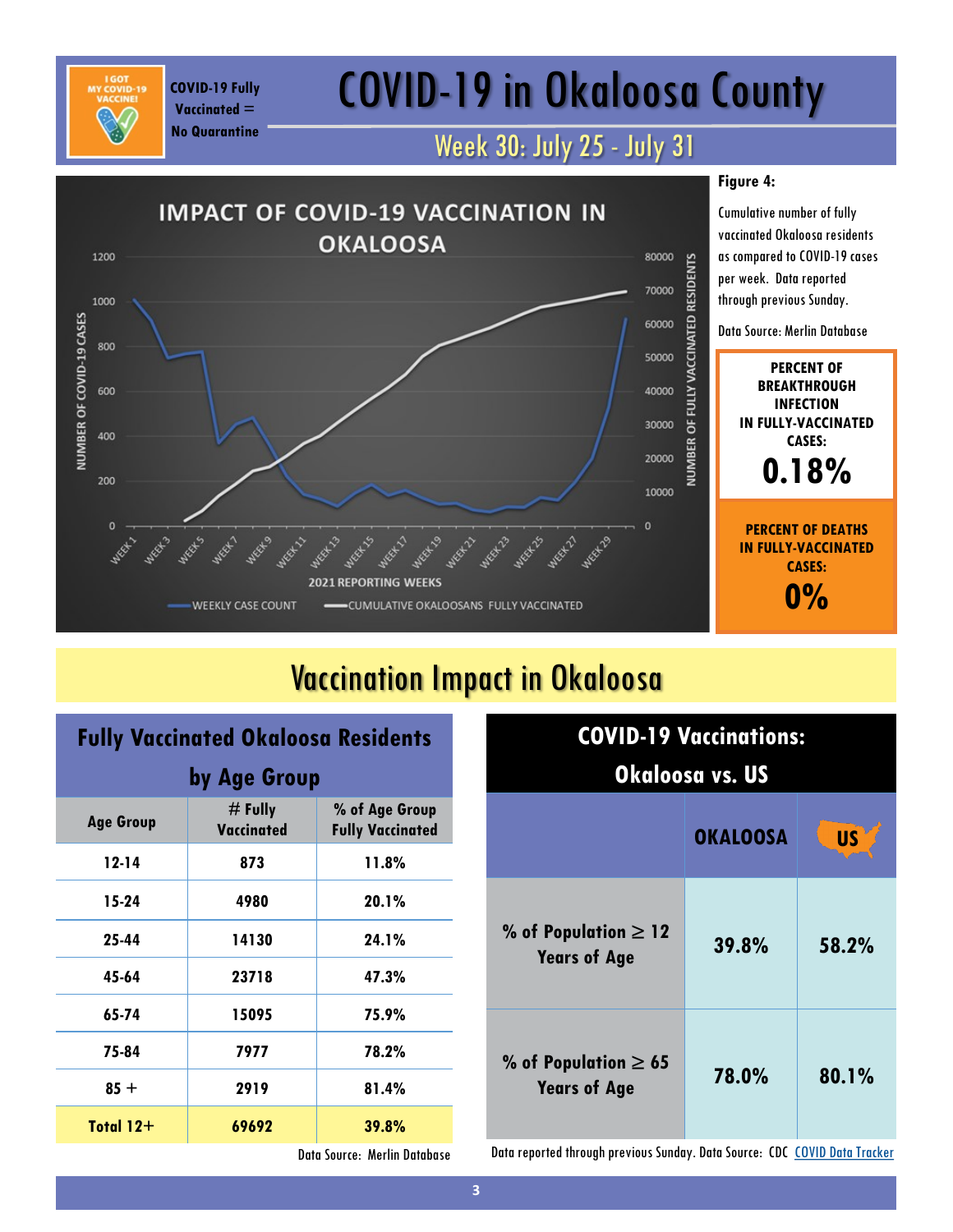Influenza-Like Illness

### Week 30: July 25 - July 31

**Influenza-like Illness (ILI)** is defined as fever greater than or equal to 100°F AND cough and/or sore throat in the absence of another known cause.



**ANALYSIS**: During Week 30, flu reporting partners and ESSENCE (a syndromic surveillance system) reported an increase in ILI activity for Okaloosa County. The percentage of ILI ED visits in Okaloosa County increased from 2.70% during Week 29 to 3.26% during Week 30. Flu partners reported three positive rapid influenza tests this week (1 Type A, 2 Type B). Over the past three weeks, five out of 87 influenza specimens submitted to the state lab were positive (4 Influenza B unspecified, 1 Influenza A/B unspecified). There were no reported ILI admissions, outbreaks, or deaths reported this week. The percentage of total ILI ED visits for Week 30 is higher than that of Week 30 last year.

Note: Other respiratory syndromes can be represented by increased ILI case numbers. Data Source: ESSENCE

| % ILI by Age Group<br>Week 30, 2021 |                    |                                  |                              |
|-------------------------------------|--------------------|----------------------------------|------------------------------|
| Age<br><b>Range</b>                 | Ш<br><b>Visits</b> | <b>Total ED</b><br><b>Visits</b> | % Total<br><b>ILI Visits</b> |
| $0 - 4$                             | 31                 | 234                              | 13.25%                       |
| $5-19$                              | 13                 | 329                              | 3.95%                        |
| 20-34                               | 22                 | 602                              | 3.65%                        |
| $35 - 54$                           | 15                 | 724                              | 2.07%                        |
| 55-74                               | 10                 | 617                              | 1.62%                        |
| $75+$                               | 0                  | 284                              | 0.00%                        |



**Figure 6:** Hospital ED visits meeting ILI criteria stratified by facility. Percentages calculated based on total number of ILI ED visits. (n=91). Data source: ESSENCE

Data Source: ESSENCE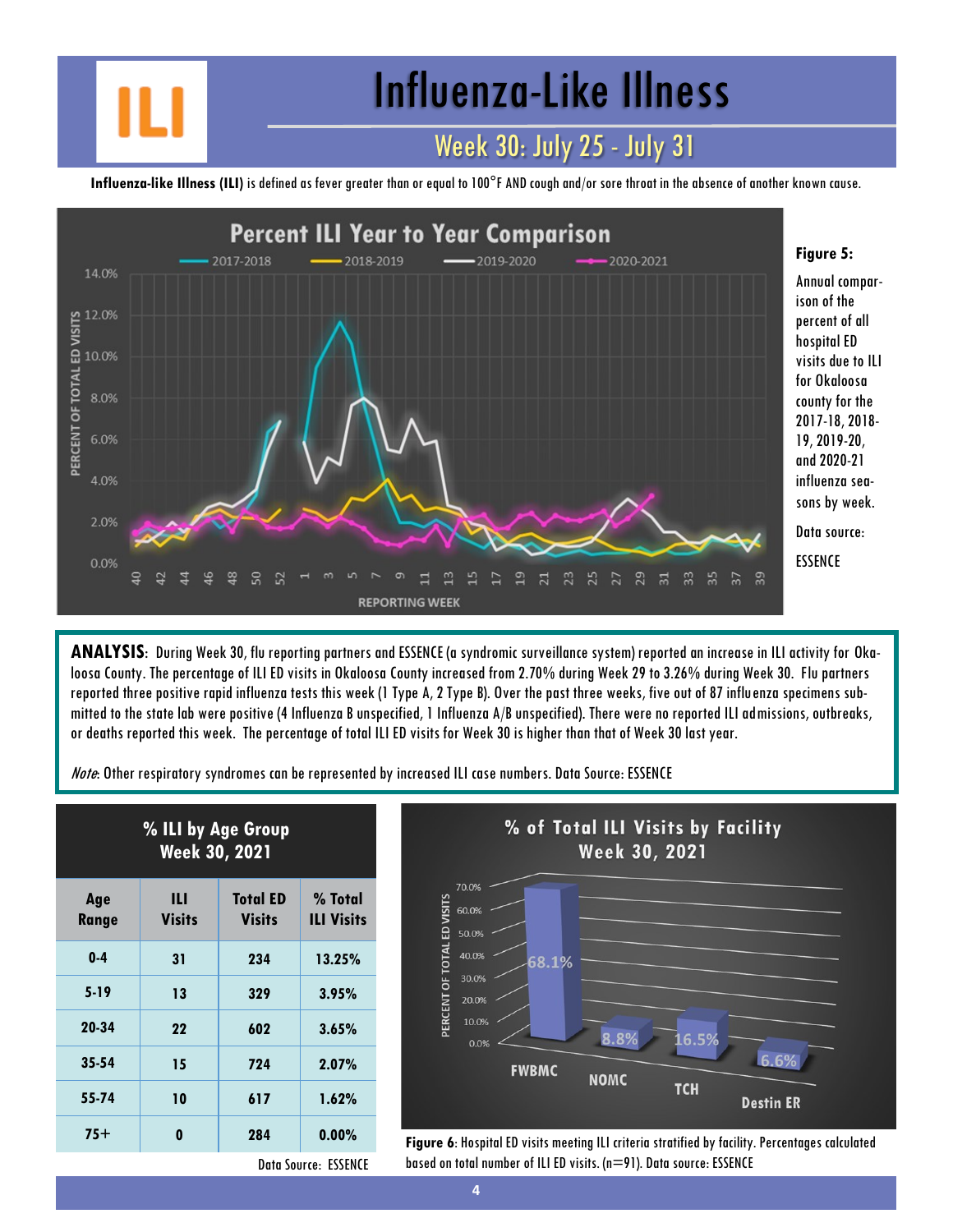# Syndromic Surveillance

### Week 30: July 25 - July 31







#### **Week 30—Fort Walton Beach Medical Center Age Range Top Syndrome Total ED Visits for Syndrome 0-4 FEVER 49 5-19 INJURY 30**

| 20-34     | <b>RESP</b> | 50 |
|-----------|-------------|----|
| $35 - 54$ | <b>RESP</b> | 55 |
| $55 - 74$ | <b>RESP</b> | 39 |
| $75+$     | <b>RESP</b> | 19 |

#### **Week 30—North Okaloosa Medical Center**

| <b>Age Range</b> | <b>Top Syndrome</b> | <b>Total ED Visits for Syn-</b><br>drome |
|------------------|---------------------|------------------------------------------|
| $0 - 4$          | <b>FEVER</b>        | 9                                        |
| $5 - 19$         | <b>RESP</b>         | 10                                       |
| 20-34            | GI                  | 20                                       |
| $35 - 54$        | <b>RESP</b>         | 22                                       |
| 55-74            | <b>RESP</b>         | 25                                       |
| $75+$            | <b>RESP</b>         | 12                                       |

fore, represented percentages will not

**Figure 7:** 

Hospital Emergency Department (ED) visits from 2021 Week 29 by select syndrome category. Percentages calcu-

number of ED visits

categories are not represented; there-

Data source: ESSENCE